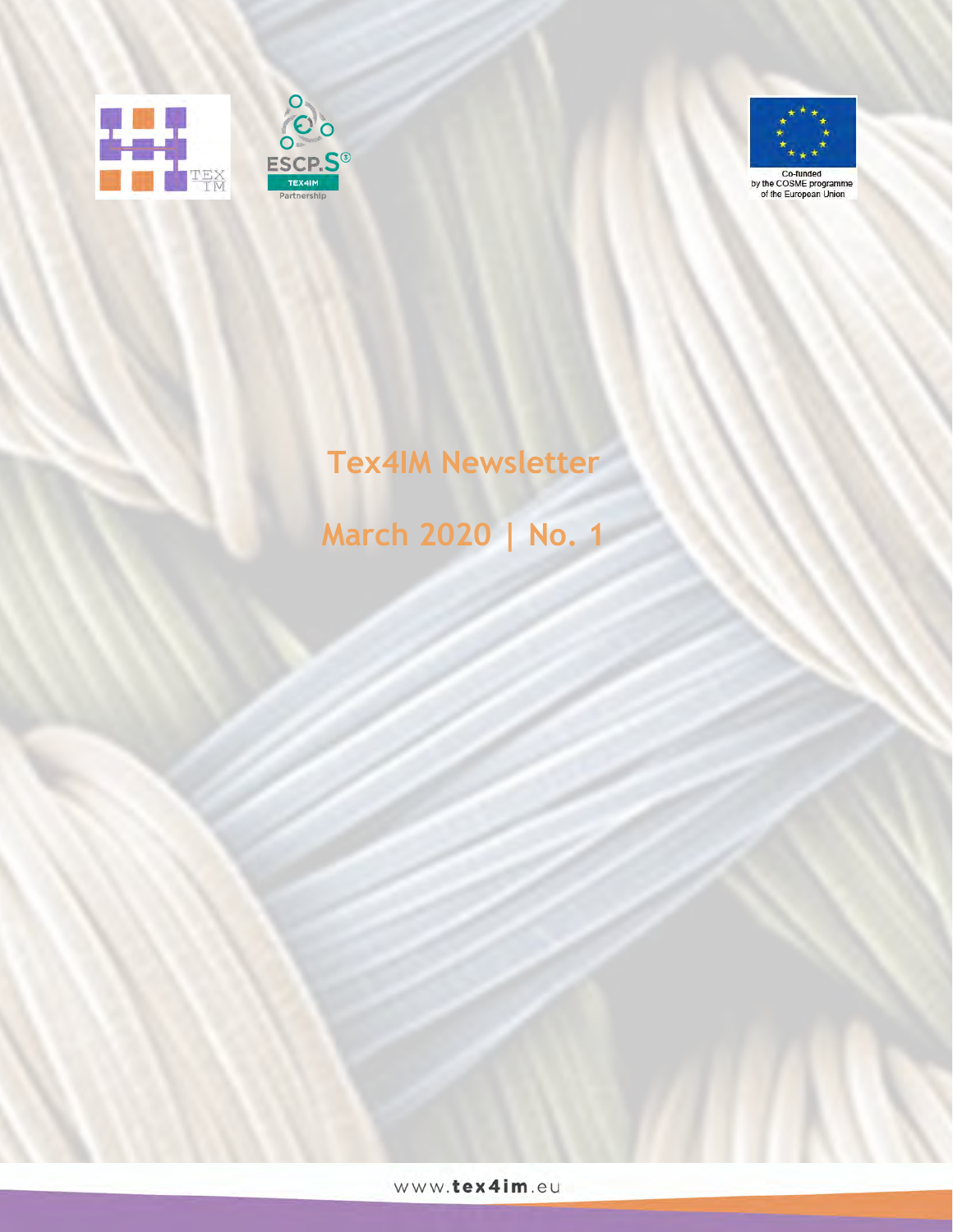



## **First International Textile-Clothing Matchmaking Event, Stockholm**



Tex4IM project, in cooperation with the European Enterprise Network (EEN) has organized the first MM event in connection with Textile Challenge 3 Conference.

The match-matching event took place on 13 and 14 November 2019 and offered spaces for Swedish and international companies to meet and make contacts and discuss future business opportunities and development collaborations.

The event was a success with more than 100 meetings between companies and research institutes from 7 different European Textile Regions.

Either companies meet with other companies (business to business) and/or companies meet with researchers or other organizations that support innovation.

A total of 110 meetings were held in Stockholm, including 85 with international participants.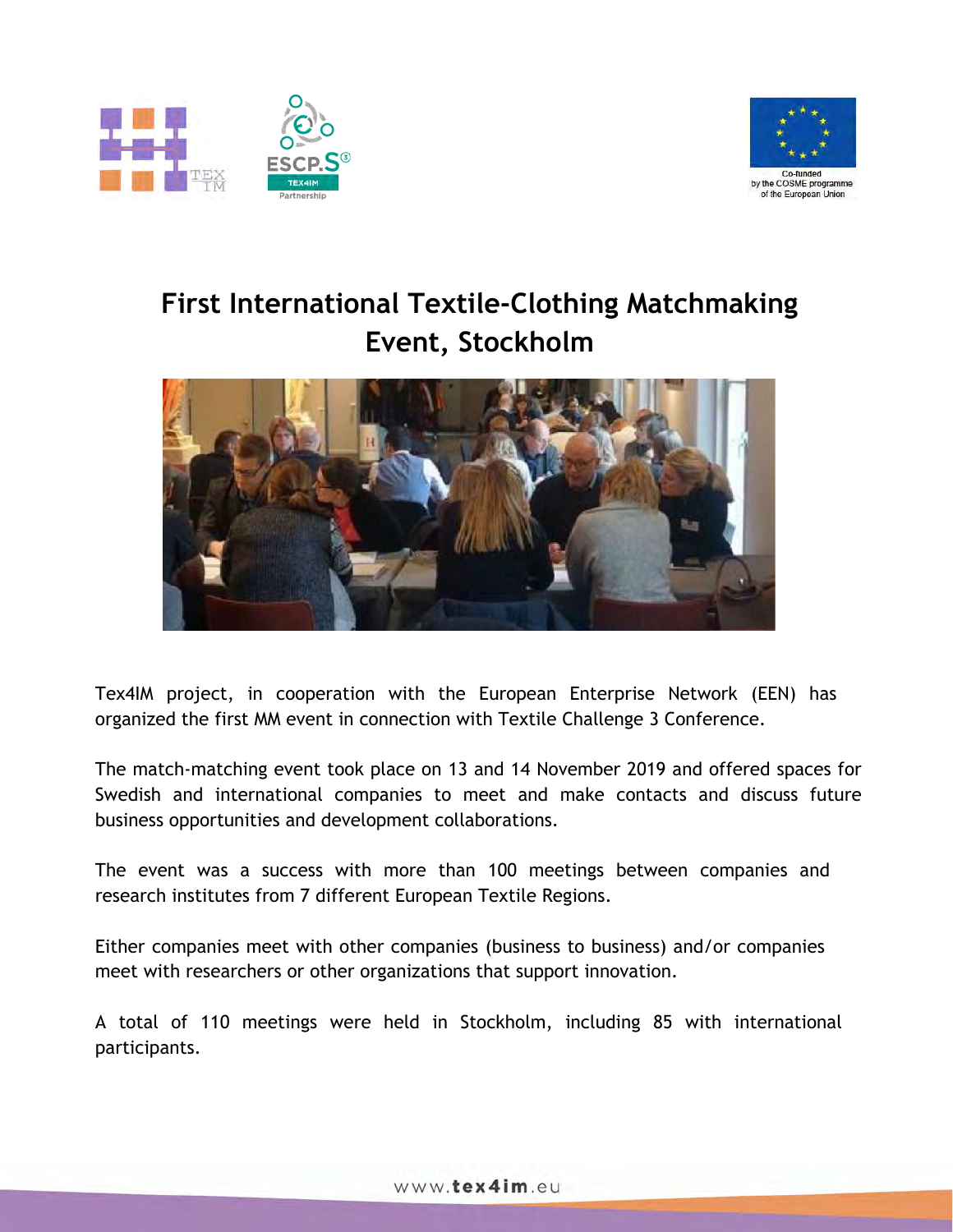



## **EU-TEXTILE2030 and TEX4IM sign a Memorandum of Understanding**



EU-TEXTILE2030, the European Advanced Textile Materials cluster, and TEX4IM, the partnership for smart specialization strategy investment in Europe, have signed a memorandum of understanding to provide a framework linking internationalization and regional investment in the field of textile materials in Europe.

This MoU will facilitate coordination and support to European companies in the advanced textile materials sector by strengthening the cluster collaboration in Europe. The MoU is a major step to reinforce the Regiotex initiative bringing together all textile clusters together to reinforce the European agenda in textile innovation and competitiveness.

More information: www.eu-textile2030.eu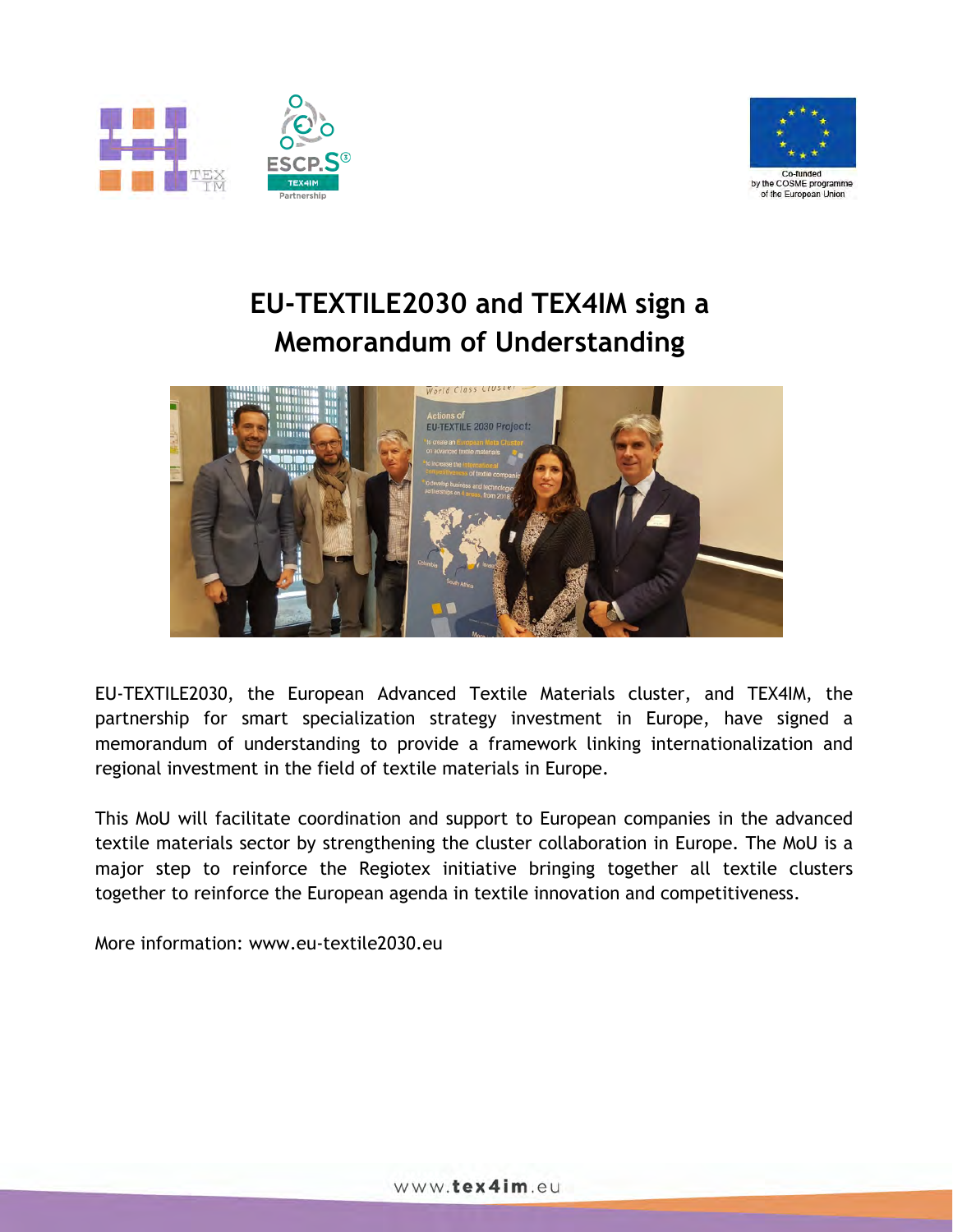



## **The TEX4IM project has gone through its first year of implementation!**

The Tex4IM partnership aims at bringing together the main European textile-based clusters in countries/regions where the textile and clothing industry represents a significant share of the national/regional economy, to enhance innovation capacities, business models, knowledge and skill levels and other key competitive factors that will determine the future of European Textile-clothing sector. Namely, the partnership aims at building strong competences and form strategic alliances in the following strategic areas, based on the Strategic priorities of the Strategic Innovation & Research Agenda recently produced by the ETP - European Textile Platform:

- Circular economy and resource efficiency applied to textile-clothing value chains in Europe;
- Advanced digitized manufacturing, value chains and business models principles applied to textile-clothing value chains in Europe, including industry modernization;
- E-marketing and thematic social communities for attractive growth markets for TC product, as advanced way of approaching the final costumer;
- Advanced Textile Materials (ATM) investigation for the development of new and diversified high added-value products and applications, marketable in the mediumlong term socio-economic scenario.

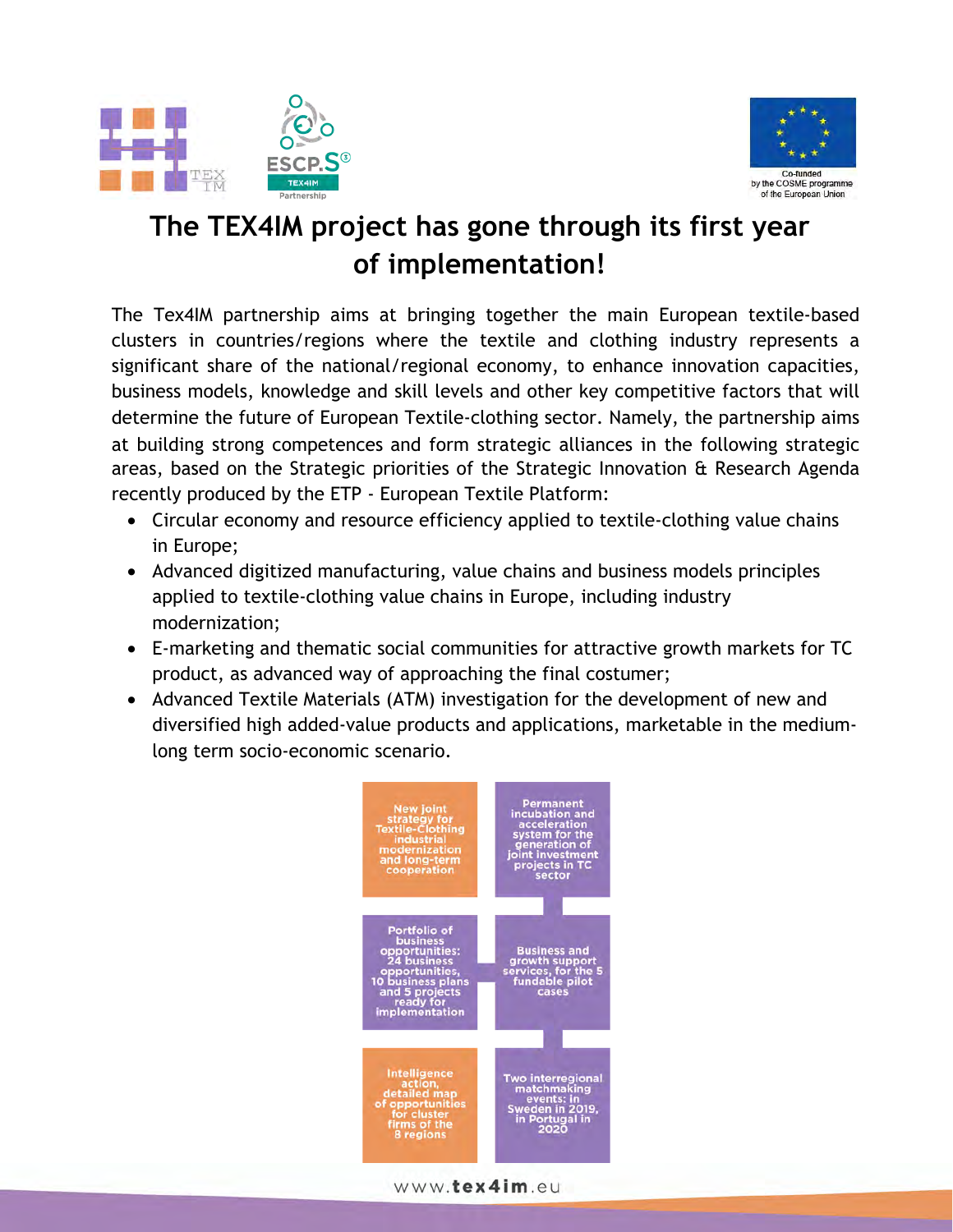



### **Local workshops for textile SME's in 7 European Textile Regions**



TEX4IM partners have organized local workshops in June - October 2019 period in 7 different European Textile Regions with the main outcomes:

- Presentation of the TEX4IM objectives and opportunities, especially the benefits for SME's;
- Presentation of the first matchmaking event Stockholm, Sweden (13-14 November 2019);
- Development of new R&D projects and new high added-value products.

Here are some details in terms of location and number of participants in the local workshops:

- Prato event in Tuscany region was held on Sept 23 with 65 attendees registered, of which 20 were SME's;
- Czech Republic organised the workshop in June during the Clutex general assembly; the participating companies were 8;
- Biella event, in Piedmont region, was held on Sep 30, where 43 participants, 18 SMEs and 4 start-ups were present;
- The Spanish workshop was arranged on September 25: 20 participants attended, of which 11 were SME's of which one was large;
- The local Swedish event was on 12 of September, on the occasion of the National Textile Challenge number 2: 8 SME participated (38 total participants);
- In Portugal, the National exhibition named "MODtissimo" was the location of the first event, on 2-3 October; another regional workshop was organized in Porto for the 27th of November (TEX4IM and SmartX);
- In Romania a regional workshop was organized on the 27 of September 2019 with the participation of 8 textile companies, representatives of the Textiles and Industrial Management Faculty and from the NE Regional Development Agency.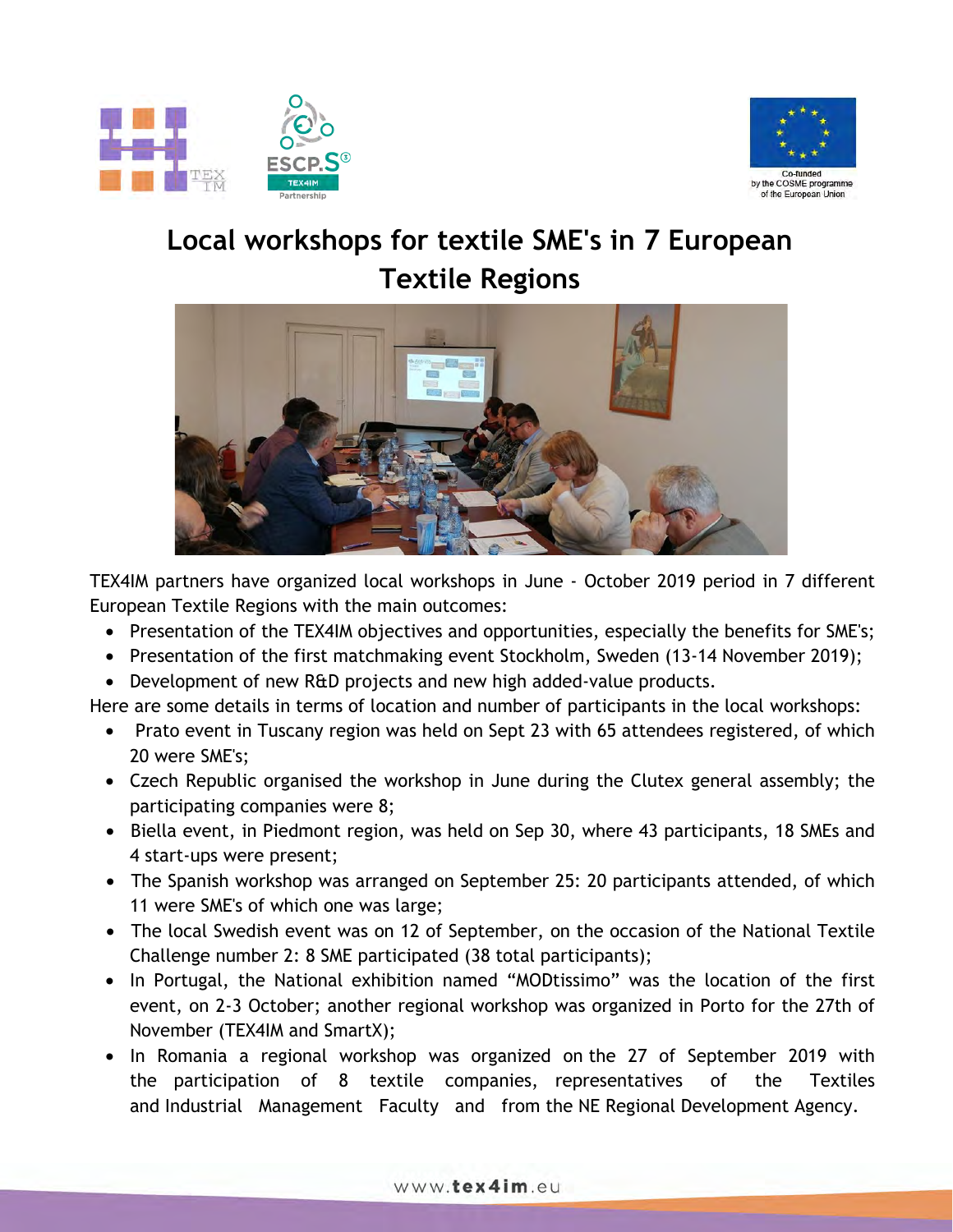



#### **Smart fabric replaces human abilities – soon a reality**



Recently representatives from Offenburg University in Germany and the University of Borås met in the DO-tank Center for a two-day workshop, as part of the EU project SUITCEYES where Smart Textiles contributes with a central textile part. The project aims to develop a textile system for haptic communication, which is intended to be used by people with deaf blindness.

SUITCEYES is a large European interdisciplinary project involving five universities and two companies, one of which is the University of Borås together with Smart Textiles. The assignment spans more than three years and is set to be completed by the end of 2020/2021, with the hope of having a functioning platform for haptic communication for people suffering from deaf/ blindness. Nils - Krister Persson, associate professor at the Swedish School of Textiles, thinks that we may, for the first time, have the competence to really produce a smart textile that will assist people with disabilities, where the fabric replaces the senses such as vision and hearing.

It is a highly multidisciplinary project that includes a wide range of competencies, from sensors and image analysis to psychophysics and policies for disabled people. Smart Textiles contributes to the central, textile part where we design textile structures. In fact, for the first time, we are perhaps building a smart textile for real that can replace human abilities, says Nils - Krister.

Read more about it [here.](https://smarttextiles.se/en/2020/02/20/smart-fabric-replaces-human-abilities/)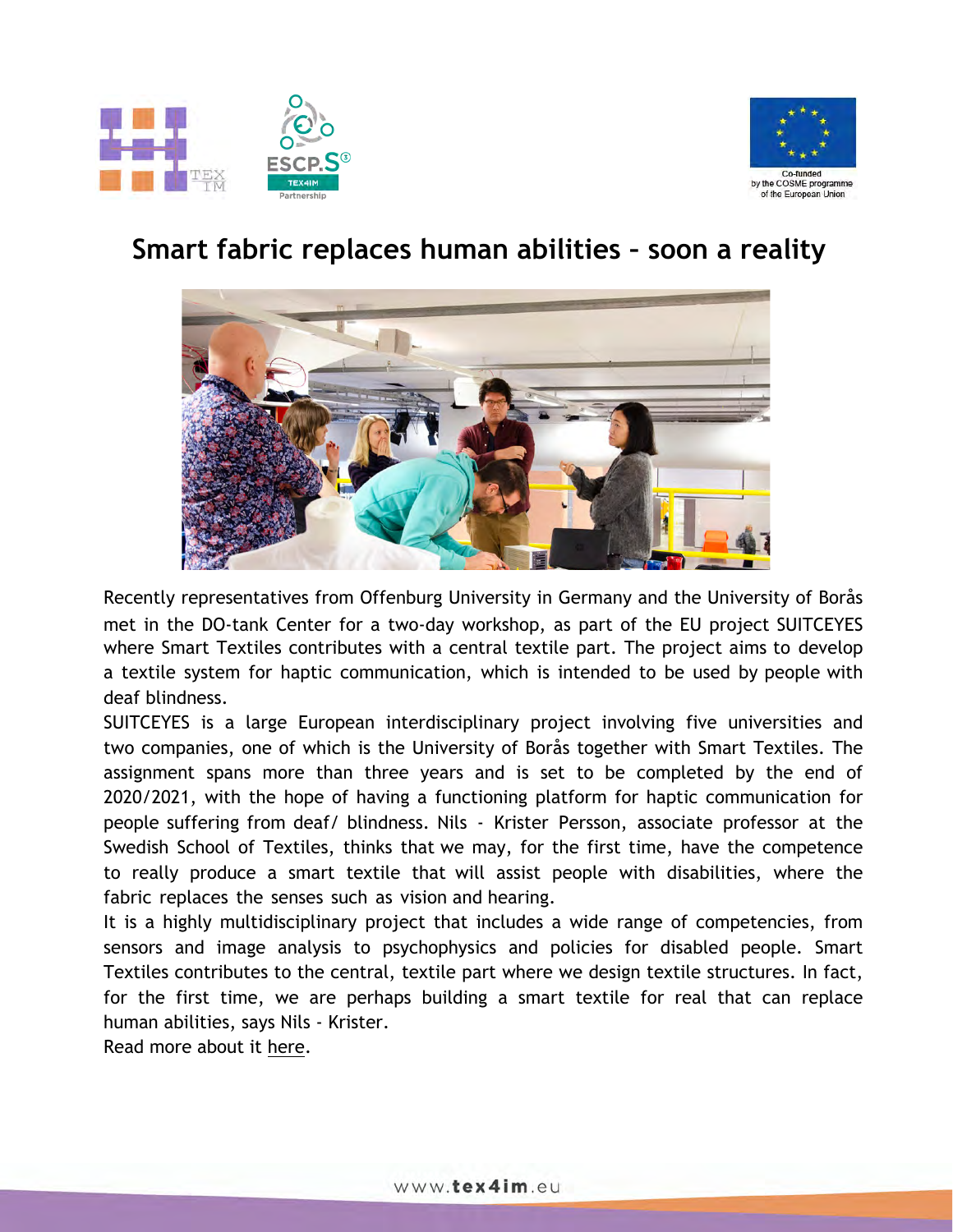



### **The first round of a workshop "GOING GREEN" in Prague**



The first workshop on the topic GOING GREEN was held on 14th January 2020 in Prague under patronage of the Czech Association of textile-clothing and leather industry as a member of Clutex. Workshop will focused on the 14CEO´s of big Czech textile companies to launch the further discussion on this topic.

The purpose of the workshop was the first exchange of information on current trends in textile and clothing production in the area of sustainability and demonstrably reducing the environmental burden throughout the production chain.

- Textile crops - their advantages and disadvantages, influence of different cultivation methods on ecological burden

- Shipping, packaging and carbon footprint
- Possibilities of reducing the environmental burden of own textile production
- Certification
- Cooperation with retail

This workshop was the first of a series of workshops to follow in this year in the Czech Republic.

Jiri Cesal, [www.atok.cz](http://www.atok.cz/), [www.clutex.cz](http://www.clutex.cz/)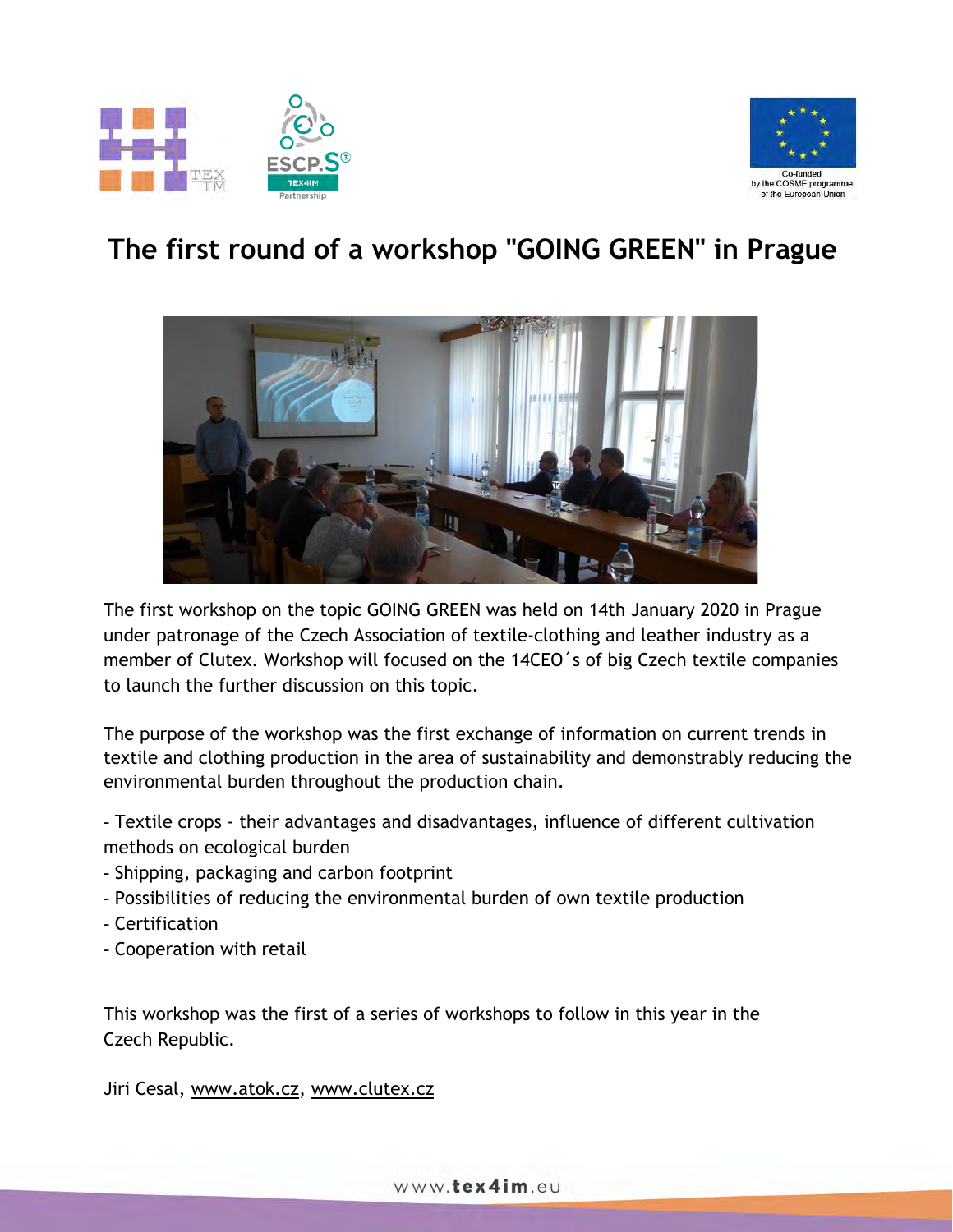



#### **International trade fair STYL in Czech Republic 22-24/02/2020**



State of art of the project, bonuses for target group, distribution of the leaflets, discussion about project with visitors of the booth of Textile Testing Institute (member of Clutex).

No. of visitors of the trade fair: 150 exhibitors, cca 4000 participants

Average visits of the booth: 40 persons.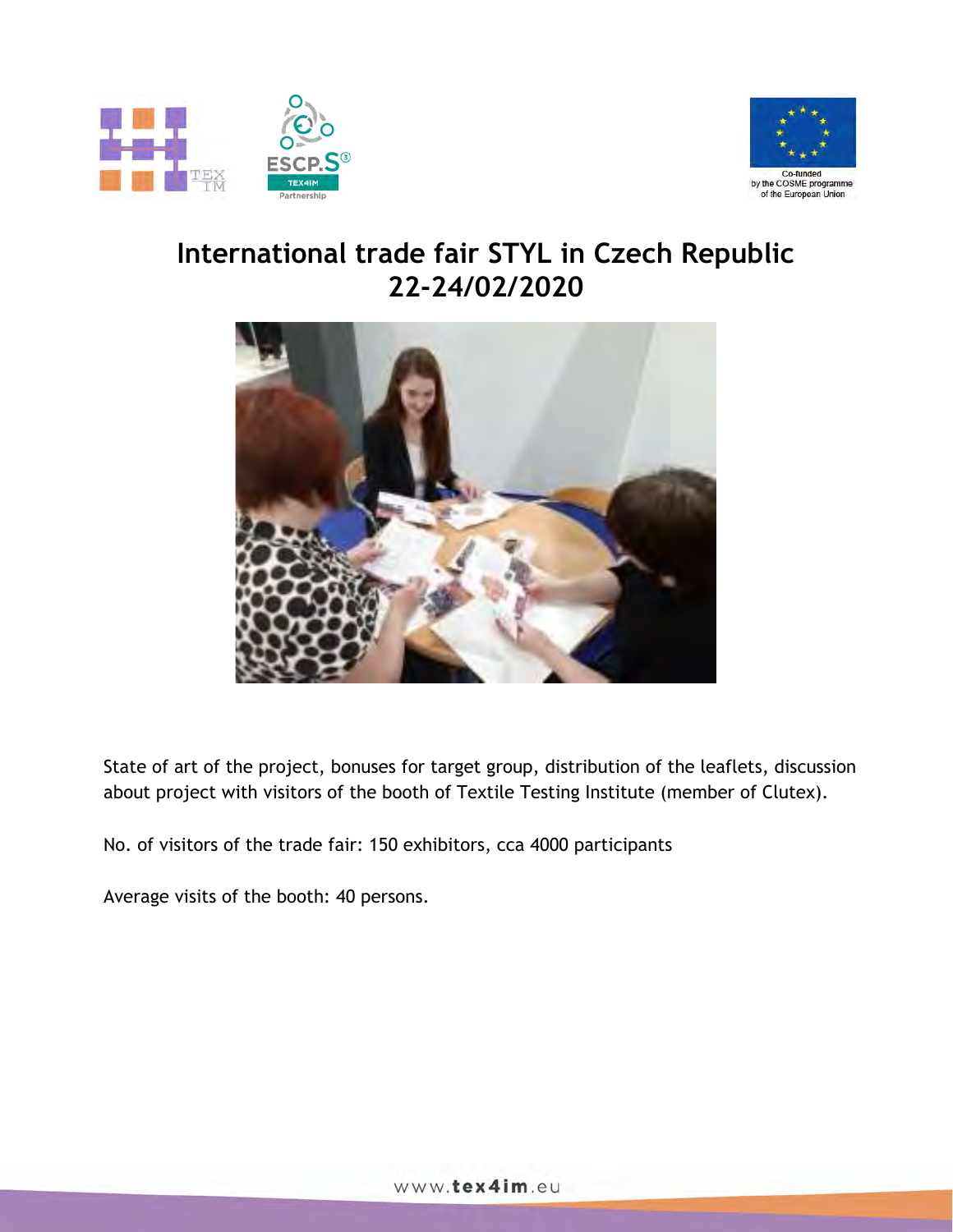



#### **International trade fair MOBITEX in Czech Republic 26-29/02/2020**





State of art of the project, bonuses for target group in furniture and upholstery sector as related branch to textile sector, distribution of the leaflets, discussion about project with visitors of the booth of Textile Testing Institute (member of Clutex).

Average visits of the booth: 45 visitors

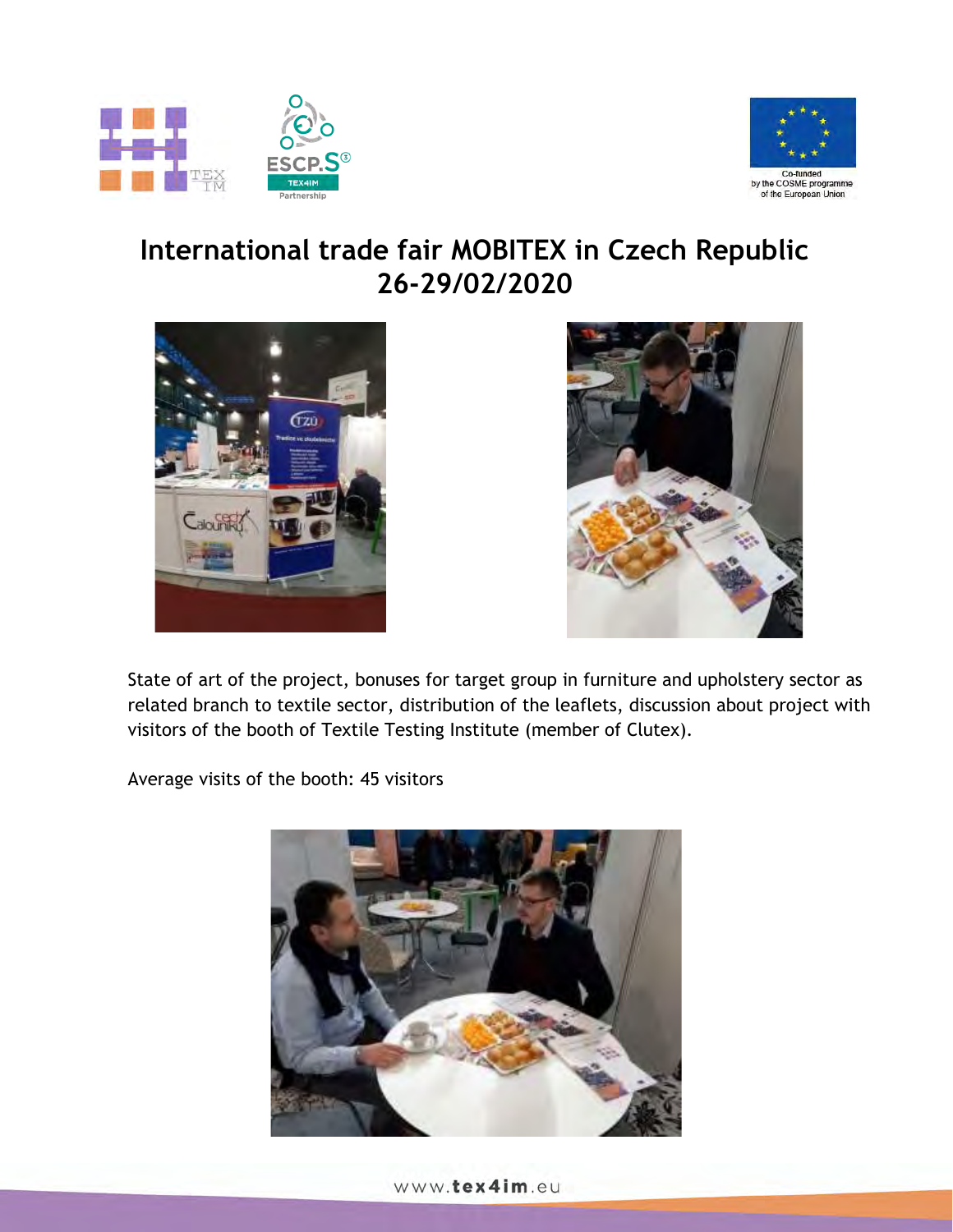



#### **Textile and Fashion Innovation in Tuscany**

At the Prato headquarters of Confindustria Toscana Nord, two series of meetings focused on innovation were held at the end of September 2019, with the participation of 70 Textile-Clothing and Textile Machinery companies and 20 international research centres. Using the matchmaking method, in bilateral meetings the textile and textile machinery companies in the area exchanged news and information, taking stock of proposals and news after ITMA.

TexFIT event took place (Textile and Fashion Innovation in Tuscany), organized by Confindustria Toscana Nord, the Enterprise Europe Network of Confindustria Toscana and Next Technology Tecnotessile in the framework of the European project Tex4IM - Textile clusters for industrial modernisation.

TexFIT was dedicated to new technologies for the Textile and Fashion sector, illustrated and proposed to companies by specialized research centres; it offered companies in the Textile, Footwear, Fashion and Mechanical Textile sector the opportunity to meet and compare themselves with international research centers for new products, technologies and projects. TexFIT, the comment by Francesco Marini, Vice-President of the Association:"It was a full immersion in the world of innovation for Textile and Fashion" comments Francesco Marini, vice-president of Confindustria Toscana Nord. "We wanted to organize a post-ITMA initiative because we believe a lot in the dialogue between Textile Mechanics and Textile.

This was joined by the opportunity offered by the presence in Prato of the meeting of Textranet, the network of European research centers that includes the excellence of the Textile sector, of which Next Technology Tecnotessile is also a part. Having 20 international Textile-Clothing research centers as guests is not something that happens every day and companies have understood this: 47 of those present asked to get in touch with the research centers. The result was almost 100 meetings, each lasting 20 minutes, which, we are sure, will generate further contacts and developments".

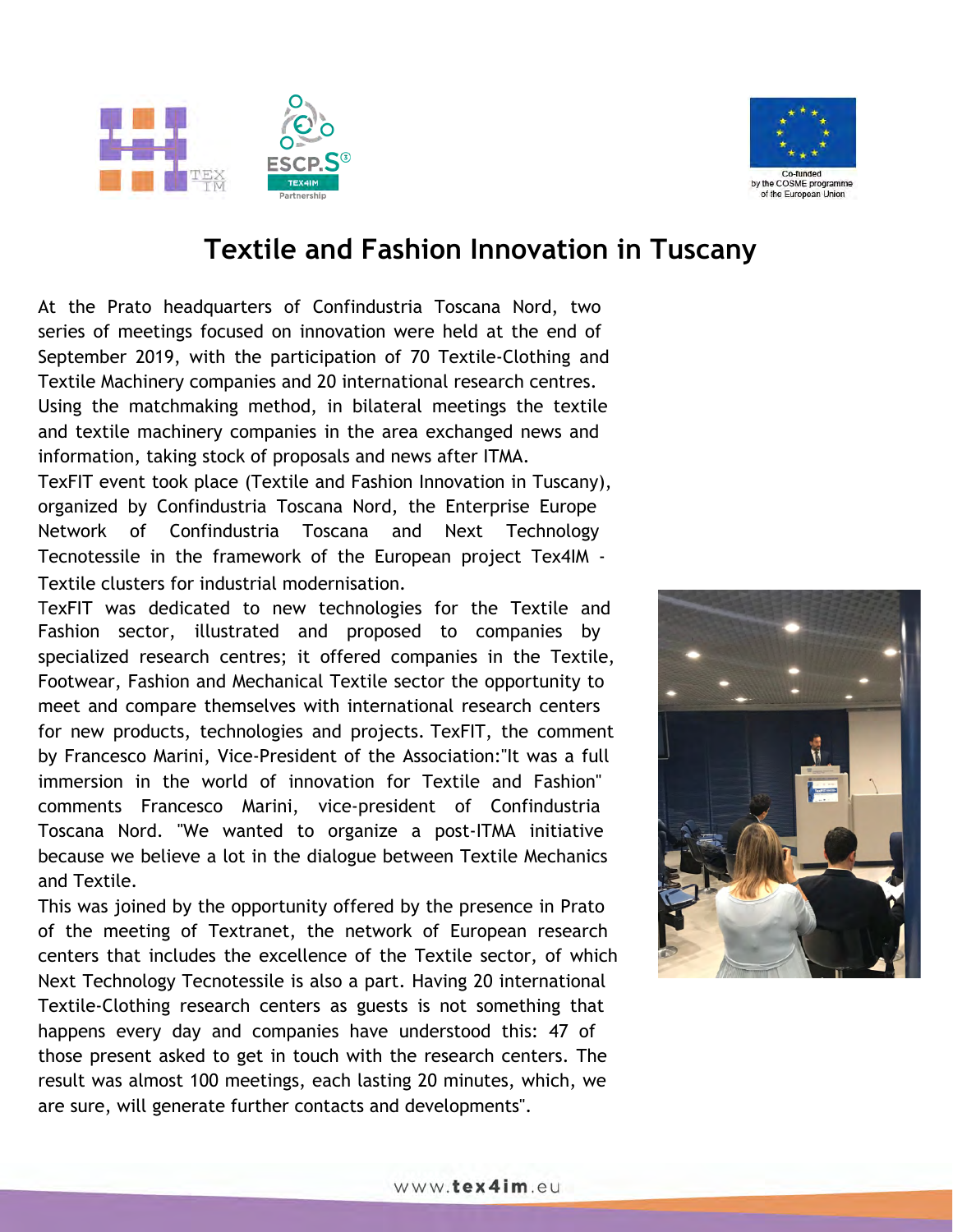This poster was founded by the European Union's COSME Programme.





Co-funded by the COSME programme of the European Union



### **TEXTILE CLUSTER FOR INDUSTRIAL MODERNIZATION**

TEX4IM creates the proper context for long term partnerships, investment industrial competitivenes and business opportunities for the stakeholders of the European Textile and Clothing sector



# **PROJECT PARTNERS**



Next Technology Tecnotessile S.R.L. Tuscany, Italy **Project Coordinator** 



Asociación de Empresarios Textiles de la Region Valenciana Valencia, Spain



Clutex - Klastr Technicke Textilie clutex Severovýcho d Region, Czech Republic



**Smart Textiles** textiles Vastsverige Region, Sweden



Norte Portugal





PO.IN.TEX (Città Studi SpA) Piemont, Italy

Centro Tecnologico das Industrias

Textil e do Vestuario de Portugal

 $\boxtimes$  EuraMaterials

Services d'accompagnement<br>desentérprises Region Hauts-de-France

POWERED BY: RegioTex - The European Innovation Network of Textile Regions

**RegisTex** 

www.tex4im.eu